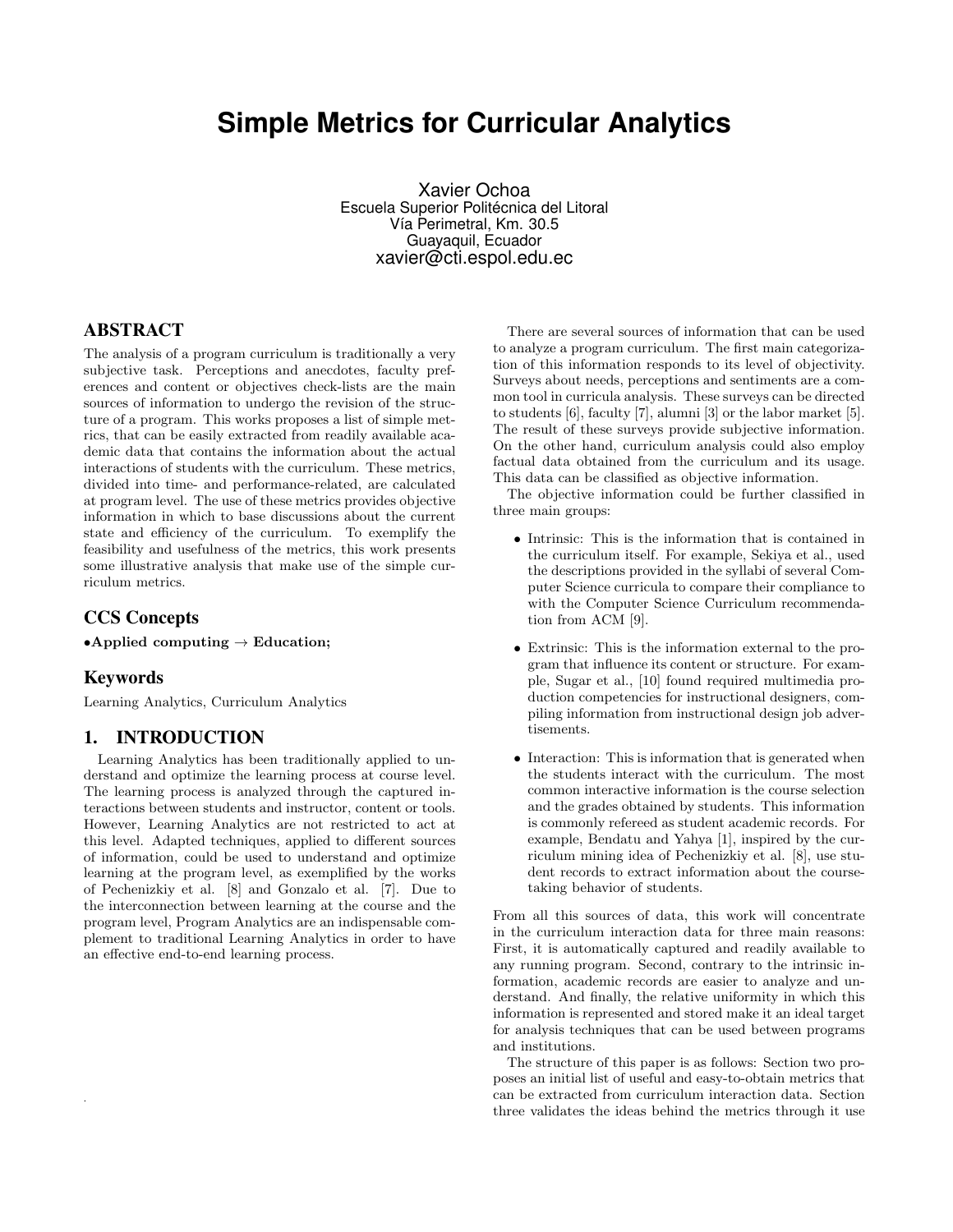

Figure 1: Courses in the CS Curriculum

to perform illustrative curriculum analysis. The paper closes with conclusions and recommendations for further work.

## 2. CURRICULUM METRICS

Metrics are objective measurements or calculations of the characteristics of an object that simplify their understanding and analysis. While obtaining the value for a given metric is not the same as performing an analysis, metrics are the base of quantitative analytics. This work proposes curriculum interaction metrics than can be used to perform quantitative analysis of the status and efficiency of program curricula. These proposed metrics will be calculated exclusively from curriculum interaction data (academic records).

Academic records can be seen as the capture of the interactions between students and the program curriculum. Table 1 present an example of the usual information present in the records of an academic institution. As a minimum, academic records contain information about two main interactions events: 1) the decision of the student to register in a given course during a given academic period, and 2) the level of success of the student within the chosen courses. Due to these two different interaction aspects, the curriculum interaction metrics will be grouped into two sets described in the subsections below.

To obtain a first insight on the values generated by the tool, they will be applied to a real Computer Science program in a medium-sized university. This program will serve as a case study. The curricula of this program can be seen in Figure 1

#### 2.1 Temporal metrics

In academic programs where students have the flexibility to select courses at different temporal points during their

Table 1: Example of Academic Records

| Student Id | Course Id       | Semester | Grade |
|------------|-----------------|----------|-------|
| 200002608  | <b>ICM00604</b> | 2001-1S  | 6.75  |
| 200002608  | FIEC04341       | 2001-2S  | 8.32  |
| 200225076  | <b>ICM00604</b> | 2002-1S  | 4.23  |
| 200300341  | <b>ICF00687</b> | 2003-2S  | 9.01  |

studies, that selection could provide useful information for curriculum analyzers. This work propose three metric associated with the temporal information of the academic record.

#### *2.1.1 Course Temporal Position (CTP)*

This simple metric measure the average academic period (semester or year) in which a course is taken by the students of a program. This information can be used to establish the real position of a course in the program.

To calculate this metric, the raw academic period information needs to be converted into a relative value. For example, in a semester based program, if a student started their studies during the first semester of 2004 and he or she took the relevant course during the second semester of 2006, the relative period will be 6, because the course was taken on the sixth semester relative to the student's first semester. To avoid to inflate the metric, only active periods, that is periods where the student has been actively pursuing the program, should be counted. Once relative period of a course is calculated for all the students that have approved the course *N*, the average is calculated according to Equation 1, where  $RP_s^c$  is the relative period of the analyzed course *c* for a given student *s*. Additionally, this metric can be configured to obtain the temporal position when a course was initially taken or when it was finally approved. Depending on the type of analysis, these two different metric versions could be useful.

$$
CTP_c = \frac{1}{N} \sum_{s=1}^{N} RP_s^c \tag{1}
$$

When this metric is calculated for all the core courses of the Computer Science case study program (Table 2), it is clear that there are considerable differences between the semester when the course is programmed and the average semester when the students approve that course. The largest difference correspond to Object-Oriented Programming. This course is programmed to be taken during the third semester, however, students, in average, are approving this course during the sixth semester. On the other side of the spectrum, Discrete Mathematics is programmed to be taken during the fourth semester, but students are approving it earlier (third semester). This information could be used to restructure the curriculum.

#### *2.1.2 Temporal Distance between Courses (TDI)*

This metric establishes how many academic periods, in average, pass between a student taking two different courses. This information can be used to establish the actual sequence in which courses are taken.

While a simple way to calculate this metric will be to subtract the CTP of the second course from the first course, information about the actual time difference for each student is lost due to the average nature of the CTP. To calcu-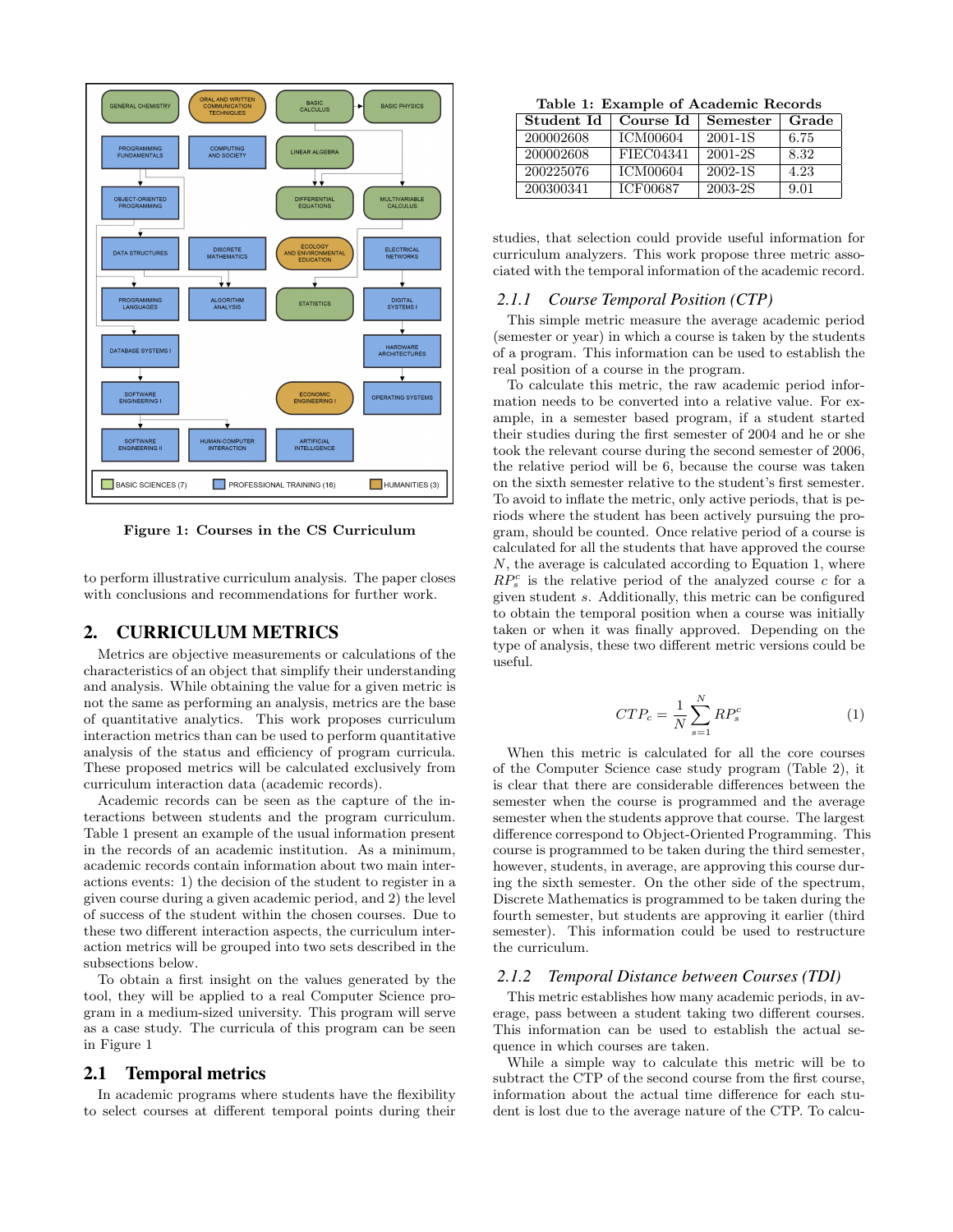| Table 2: Values of planned semester vs. CTP for all the core courses in the CS Program |                             |             |  |  |
|----------------------------------------------------------------------------------------|-----------------------------|-------------|--|--|
| Course                                                                                 | <b>Planned Semester</b>     | CTP         |  |  |
| OBJECT-ORIENTED PROGRAMMING                                                            | 3                           | 5.768965517 |  |  |
| HARDWARE ARCHITECTURES                                                                 | 6                           | 8.725       |  |  |
| OPERATING SYSTEMS                                                                      | 8                           | 10.51557093 |  |  |
| PROGRAMING LANGUAGES                                                                   | 5                           | 7.457478006 |  |  |
| <b>DIGITAL SYSTEMS I</b>                                                               | 5                           | 7.303882195 |  |  |
| ELECTRICAL NETWORKS                                                                    | 4                           | 6.238329238 |  |  |
| HUMAN-COMPUTER INTERACTION                                                             | 8                           | 10.19935691 |  |  |
| SOFTWARE ENGINEERING II                                                                | 8                           | 9.97318612  |  |  |
| SOFTWARE ENGINEERING I                                                                 | 7                           | 8.920821114 |  |  |
| <b>ALGORITHM ANALYSIS</b>                                                              | 5                           | 6.903743316 |  |  |
| DIFERENCIAL EQUATIONS                                                                  | 3                           | 4.868390129 |  |  |
| DATABASE SYSTEMS I                                                                     | 6                           | 7.845737483 |  |  |
| ARTIFICIAL INTELLIGENCE                                                                | 8                           | 9.504983389 |  |  |
| ORAL AND WRITTEN COMMUNICATION TECHNIQUES                                              | 1                           | 2.498585573 |  |  |
| MULTIVARIATE CALCULUS                                                                  | $\overline{2}$              | 3.471134021 |  |  |
| <b>GENERAL CHEMISTRY</b>                                                               | 1                           | 2.294483294 |  |  |
| PROGRAMMING FUNDAMENTALS                                                               | $\mathcal{D}_{\mathcal{L}}$ | 3.252823632 |  |  |
| DATA STRUCTURES                                                                        | 4                           | 4.946681175 |  |  |
| <b>STATISTICS</b>                                                                      | 5                           | 5.934782609 |  |  |
| <b>BASIC CALCULUS</b>                                                                  | 1                           | 1.846450617 |  |  |
| <b>BASIC PHYSICS</b>                                                                   | 1                           | 1.804273504 |  |  |
| <b>LINEAR ALGEBRA</b>                                                                  | $\mathcal{D}_{\mathcal{L}}$ | 2.791219512 |  |  |
| <b>COMPUTING AND SOCIETY</b>                                                           | $\overline{2}$              | 2.356042174 |  |  |
| ECOLOGY AND EVIRONMETAL EDUCATION                                                      | 4                           | 4.025195482 |  |  |
| <b>ECONOMIC ENGINEERING I</b>                                                          | 7                           | 6.876140808 |  |  |
| DISCRETE MATHEMATICS                                                                   | 4                           | 3.333333333 |  |  |

late TDI (Equation 2), the relative periods of the relevant courses (*c*1 and *c*2) are subtracted for each student. Then, the average is taken.

$$
TDI_{c1,c2} = \frac{1}{N} \sum_{s=1}^{N} (RP_s^{c2} - RP_s^{c1})
$$
 (2)

When applied to the CS case study program, it is now apparent that courses that should be taken in sequence, are actually taken with 2 or more semesters apart. For example, reviewing course position in Figure 1 and the values in Table 2, it is clear that subjects like Differential Equations should be taken immediately after Linear Algebra. In reality, they are taken, in average, two semesters apart. This information could be useful to better guide students in course selection.

#### *2.1.3 Course Duration (CDU)*

This metric measures the average number of academic periods that students need to pass a given course. This metric provides information about the effect that a course has in the length of the program.

CDU is obtained by subtracting the relative period of the first time each student took the course  $(RP first<sup>c</sup>)$  from the relative period when the student finally passed  $(RPpass<sub>s</sub><sup>c</sup>)$ it and then averaging these values between all the students (Equation 3). A variation of this metric only considers the periods where the course was taken. In this case, the metric is identical to the average number of times that students need to repeat the course before passing.

$$
CDU_c = \frac{1}{N} \sum_{s=1}^{N} (RPpass_s^c - RPfirst_s^c)
$$
 (3)

When CDU is applied to the CS case study program, the values (Table 3) present some interesting results. Some courses perceived as difficult, for example Basic Calculus, takes 2 semesters to be approved. However, other courses, also considered difficult, for example Software Engineering, are always passed during the first attempt.

## 2.2 Difficulty metrics

Each time a student undertakes a course, performance information is captured and stored. The way in which this information is represented varies, but usually involved a grading scale. This scales could be categorical (letters, passing/notpassing etc.) or numerical (20 out of 100, 4 out of 5, etc.). The information stored in the student grades can be processed to produce useful information about the difficulty of different courses in the program. This work summarizes some simple difficulty metrics proposed by previous works and propose two new profile-base metrics.

#### *2.2.1 Simple Difficulty Metrics*

The most basic metrics of the difficulty of a course are the passing rate (PR), the number of students that have approved the course divided by the number of students that have taking the course, and the average grade (AG), the sum of the grades of all students (converted to a numerical value) divided by the number of students. These metrics, however, are not comparable between courses because they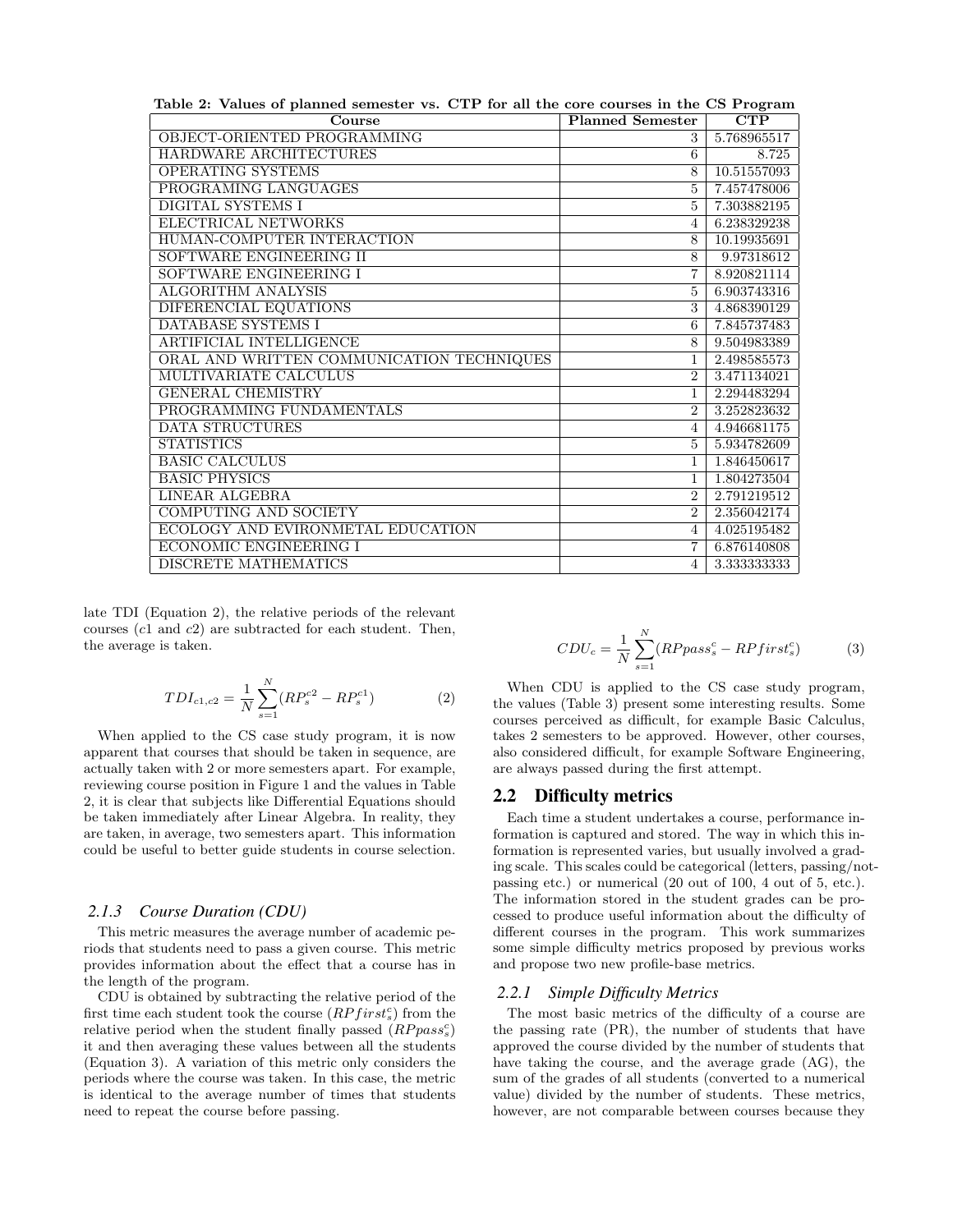| Course                                    | CDU         |
|-------------------------------------------|-------------|
| <b>BASIC CALCULUS</b>                     | 2.213775179 |
| PROGRAMMING FUNDAMENTALS                  | 1.873074101 |
| <b>STATISTICS</b>                         | 1.804930332 |
| <b>BASIC PHYSICS</b>                      | 1.743679775 |
| DIFERENCIAL EQUATIONS                     | 1.730544747 |
| ELECTRICAL NETWORKS                       | 1.586794462 |
| <b>LINEAR ALGEBRA</b>                     | 1.534738486 |
| DATA STRUCTURES                           | 1.439759036 |
| <b>GENERAL CHEMISTRY</b>                  | 1.438584316 |
| MULTIVARIATE CALCULUS                     | 1.426287744 |
| PROGRAMING LANGUAGES                      | 1.415881561 |
| OBJECT-ORIENTED PROGRAMMING               | 1.285101822 |
| DISCRETE MATHEMATICS                      | 1.268479184 |
| <b>DIGITAL SYSTEMS I</b>                  | 1.263420724 |
| <b>DATABASE SYSTEMS I</b>                 | 1.247706422 |
| ARTIFICIAL INTELLIGENCE                   | 1.236245955 |
| ALGORITHM ANALYSIS                        | 1.230769231 |
| COMPUTING AND SOCIETY                     | 1.207446809 |
| OPERATING SYSTEMS                         | 1.205042017 |
| ECOLOGY AND EVIRONMETAL EDUCATION         | 1.149152542 |
| ORAL AND WRITTEN COMMUNICATION TECHNIQUES | 1.097040606 |
| <b>ECONOMIC ENGINEERING I</b>             | 1.093867334 |
| HUMAN-COMPUTER INTERACTION                | 1.05229794  |
| HARDWARE ARCHITECTURES                    | 1.037356322 |
| SOFTWARE ENGINEERING II                   | 1.026479751 |
| SOFTWARE ENGINEERING I                    | 1.017492711 |

Table 3: CDU values for all the core courses of the CS Program ordered from largest to smallest

depend on the group of students that taken the course. A course with relatively good students will have a better PR and AG than a course when only regular or bad students.

Calulkins et al.  $[2]$  proposed more robust difficulty metrics. Two metrics, Grading Stringency, also called  $\beta$  (Equation 4) and Multiplicative Magnitude, also called  $\alpha$  (Equation 5) eliminate the bias introduced by the group of students taking the course by subtracting from the GPA of each student  $(GPA<sub>s</sub>)$  the grade that he or she obtained in the course  $(r_{sc})$  and averaging those values over all the students (*N*). However, the calculation of  $\beta$  and  $\alpha$  metrics assume a normal distribution of grades that is usually not the real case.

$$
\beta_c = \frac{1}{N_c} \sum_{s=1}^{N_c} (GPA_s - r_{sc})
$$
\n(4)

$$
\alpha_c = \frac{\sum_{s=1}^{N_c} GPA_s^2}{\sum_{s=1}^{N_c} (r_{sc} * GPA_s)}
$$
(5)

These metrics were applied to the CS case study and were reported in a previous work [7].

## *2.2.2 Profile-Based Metrics*

Simple Difficulty metrics (PR, AG,  $\beta$  and  $\alpha$ ) reduce the difficulty of a course to a single number. However, as demonstrated by Mendez et al. [7], course difficulty is different for different types of students. To account for this difference, this work proposes a set of profile-based difficulty metrics.

The basic idea behind profile-based metrics is to divide the population of students in different groups according to their performance (usually their GPA). For example, in a program with grades between 0 and 10 and a passing grade of 6, students could be grouped in with following schema: students with [GPA higher than 8.5], [GPA of 7.5 to 8.5], [GPA of 6.5 to 7.5], [GPA of 5.5 to 6.5] and [GPA lower than 5.5]. Then the relevant metric for a course is calculated separately for each group using only information from the performance of its members.

The use of profile for the difficulty metrics reduce the bias of the PR and AG as it is calculated only for similar students in different courses. Also, the profile-based metrics preserve the basic grade distribution shape for  $\beta$  and  $\alpha$ .

The proposed profile-based difficulty metrics are:

- *•* Course Approval Profile (CAP): This is the profilebased version of the Passing Rate (PR) metric. For each student group, the number of students on that profile that have passed the course in a give period is divided by the number of students in the group that have taken the course in the same period.
- *•* Course Performance Profile (CPP): This is the profilebased version of the Average Grade (AG) metric. For each group of students that have taken the course, the AG is calculated.
- Course Difficulty Profile (CDP): This is the profilebased versions of the metrics proposed by Calulkins et al. It can be Additive (CDP- $\beta$ ) or Multiplicative  $(CDP-\alpha)$ , depending on the difficulty metric used for each group.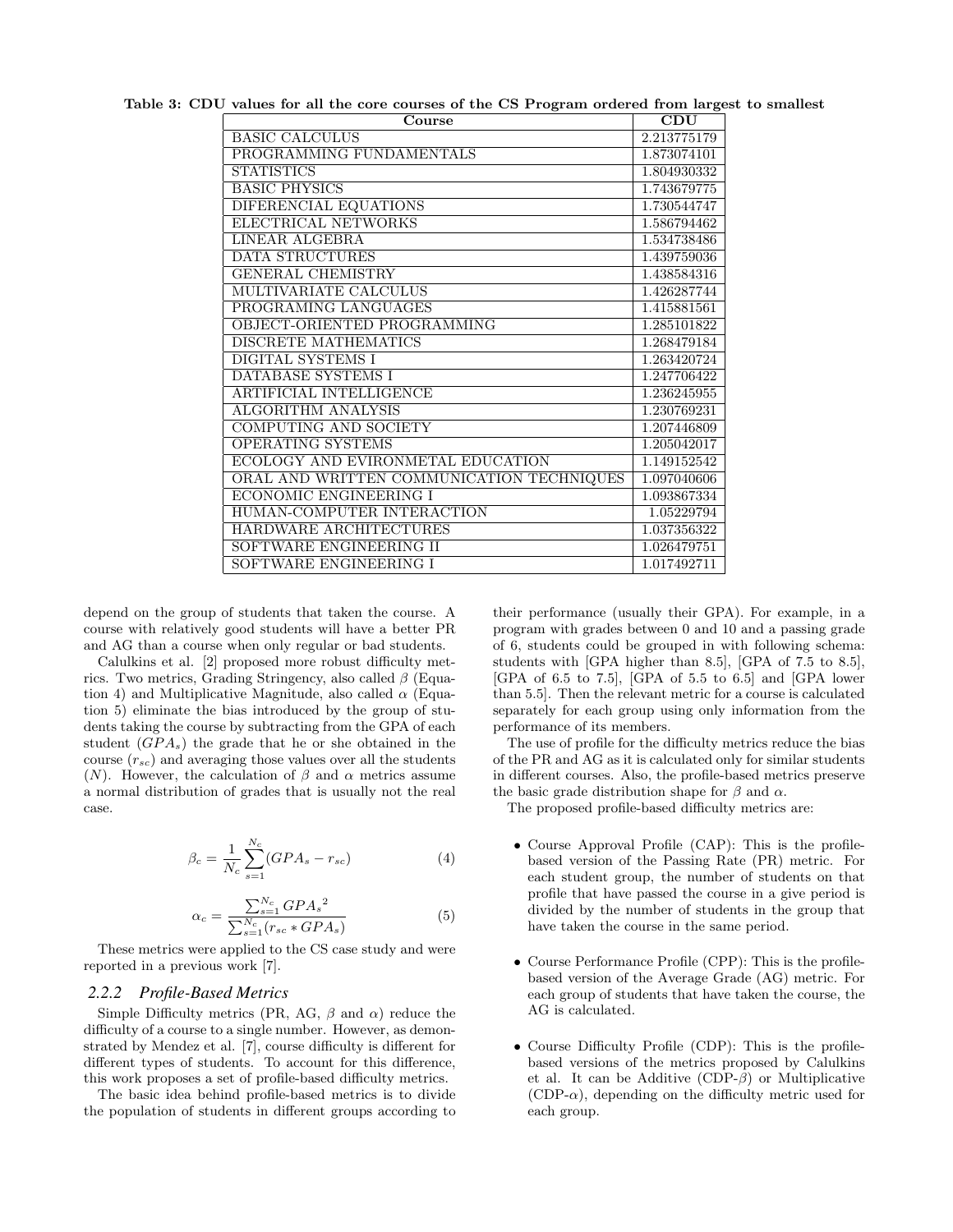The result of the profile-based difficulty metrics is a vector. This representation enables the use of more sophisticated data mining techniques to compare and group courses according to their difficulty.

All the difficulty metrics could also be calculated for each Course-Instructor pair to provide a better difficulty estimation given that the characteristics and grade stringency of each instructor could bias the metric result if averaged over all instructors.

When applied to the CS case study, the profiled metrics are able to highlight different patterns among courses. For example, in Figure 2, courses perceived as easy, such as Oral and Written Communication have a very similar Profile Approval Rate for all but lowest performing students. On the other hand, difficult courses, such as Differential Equations and Programming Fundamentals, have a very steep decrease in Approval Rate for different type of students. Another example can be sen in Figure 3, where the Profiled Difficulty is represented. For courses perceived as easy, such as Economic Engineering, improve the GPA of all but the lowest performing students. Difficult courses, however, negatively affect the GPA of all students in a degree related to their actual GPA, as is the case for Programming Fundamentals.

## 3. CURRICULUM ANALYSIS

The main purpose of calculating a set of well understood metrics over the different courses of a program curriculum is able to easily find answers through more complex analysis based on a combination of the metrics' results. This section provides five illustrative examples of these analysis using only the temporal and difficulty metrics presented before.

#### 3.1 Course Concurrency

One of the main tasks in curriculum analysis is to determine the workload that a student will receive over a given academic period. It is a usual practice that instructors from concurrent courses, that is, courses that are taken together in a period, interchange information about their course load (homework, projects, etc.) to avoid to overload the students over specific times during the period, for example near the exams). However, it is not always easy to determine which courses are actually concurrent, specially if the program if flexible.

This analysis can be performed mainly in two ways. Without previously calculated metrics, the recommended technique is to use a frequent itemset mining technique, such as FP-Growth [4]. This technique discover courses commonly taken together more than a given percentage of times (support). However, it is not easy for instructors to determine the right value of the support and the crisp sets that this algorithm return hide information about less frequent but also occurring course concurrences.

In the second method, the determination of concurrency between courses can be easily obtained from the Course Temporal Position (CTP) metric. For example, in a semesterbased program, all courses with at CTP between 1 and 1.5 could be considered to be part of the first semester, while all the courses with a CTP between 1.5 and 2.5 could be considered to be in the second semester. Moreover, overlapping sets could be used to assure that less frequent, but also relevant concurrences are taken into account in the period workload discussions.

## 3.2 Neglected Courses

It is common to find curricula with small sequences of related courses. When those sequences are designed, it is expected that students follow the courses one after another in consecutive periods. This is specially important for difficult courses such as Calculus or Physics where concepts learned in a previous course are necessary to master the concepts of the next one. However, students, specially in flexible programs, could neglect taking some courses due to different factors (difficulty, personal preferences, reduced available time, etc.) If too much time pass between courses, some of the previously learned concepts could be forgotten by the time the next course requires them, generating lower than expected performance.

To find if there are courses that are consistently neglected by students, the Temporal Distance between Courses (TDI) can be used. TDI is applied to each pair of consecutive courses in the analyzed sequence. If a pair of expected consecutive courses have a TDI value higher than a threshold (for example 1.5) the second course could be considered neglected and actions should be taken to encourage the students to take them as originally planned (for example, adding the second course as a prerequisite to a course with TDI between 2 and 2.5 from the first course).

#### 3.3 Bottlenecks Identification

Due to economic constraints, the time that a student takes in completing the program has been of great interest for academic institutions. However, it is not always clear which courses are the bottlenecks that reduce the overall throughput of the program.

One way to identify the offending courses is to convert the curriculum into a graph. Each course will be a node in this graph. A edge will connect each pair of courses. The weight of each edge will be equal to the TDI between the courses it connects. All the edges with weights lower than 1 and higher than 2 are removed to leave only courses taken in sequence. Then the course with lowest CTP is selected as the initial node and the critical path is found in the graph. The critical path determines the longest sequential path from the initial course. For each of the nodes in the critical path, the course duration (CDU) is calculated. Those courses in the critical path with the higher CDU could be flagged as bottlenecks because they are likely to increase the number of periods that a student has to stay in the program.

## 3.4 Section Planning

Physical or regulatory limitations often determine the maximum numbers of students in a given class. When there are more students than places in a class, it is common practice to create additional sections of the course taught either by the same or a different instructor. Planning the number of sections needed for the next period, before the end of the current period is sometimes a challenge and usually provides unreliable results. This leads to wasting of resources (for example, two half-full sections) or under-served students (for example, students that can not follow the course during the period due to full sections).

The average passing rate it the usual way in which the forecast about the number of students that will be available to take the next courses is calculated. However, given that each period the composition of students varies, the passing rate does not remain constant, leading to inaccurate re-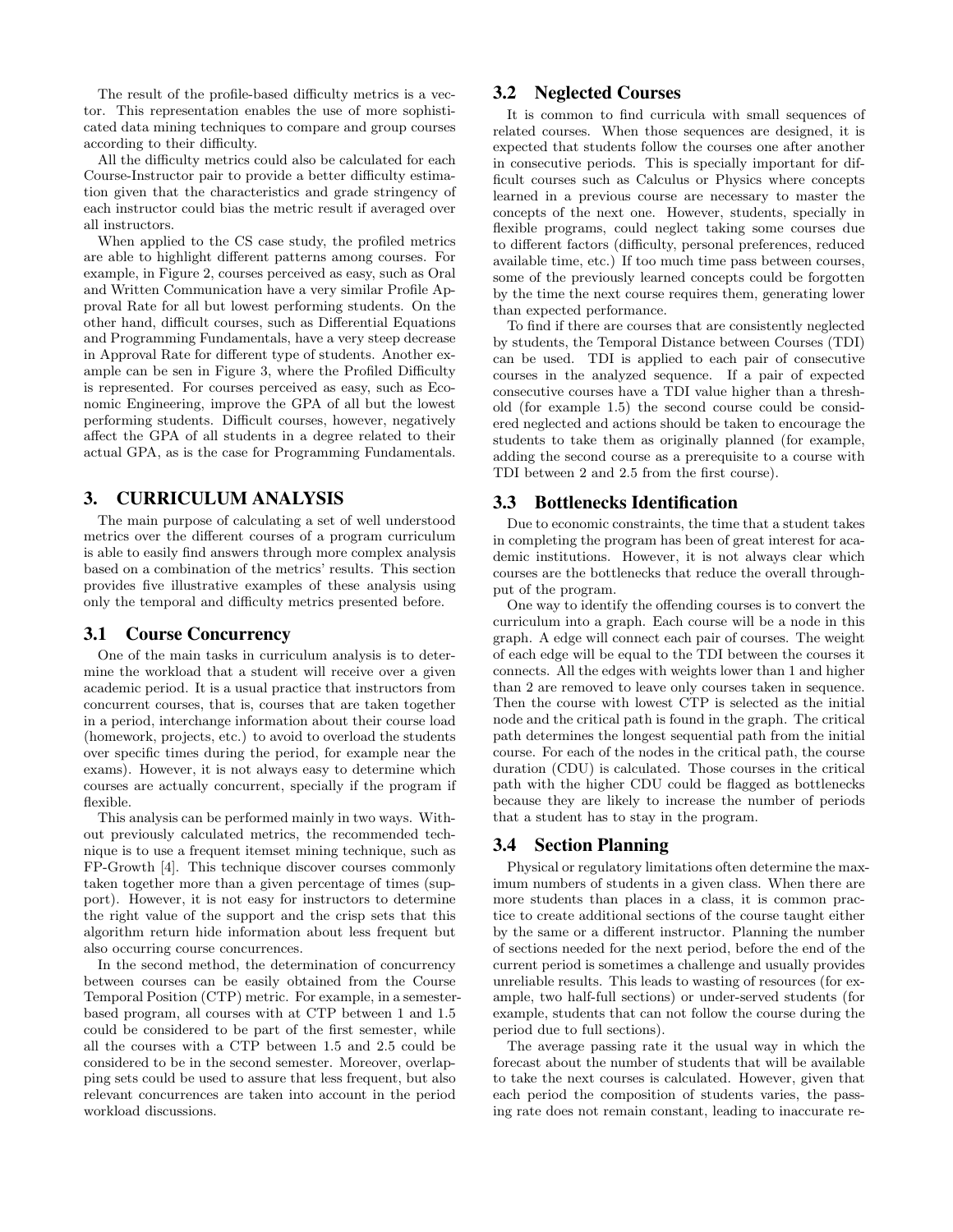

Figure 2: Profiled Approval Rate for different courses in the CS program

sults. The use of the profile-base approval metric (CAP) could provide a better way to forecast the actual number of students that will pass the course because it takes into account the different performance of the students taking the course. These CAP could be refined by using a combination of Course-Instructor to also take into account the grading stringency of the instructor.

## 3.5 Course Similarity

One of the main curricular decisions that students make is the selection of the course load for each period. The number and difficulty of the courses has a been found to have direct impact on the performance of the students [7]. This decision is so important that it is common for academic institutions to provide course-selection counseling for students that seems to be struggling with their workload. The counseling session, however, only transfer the burden of course selection to instructors or professors that do not necessarily have a current picture of the difficulty and load of all the courses in the program. The decision is taken with a better background knowledge, but still perceptions and beliefs are the main sources of information.

The vector nature of the profile-based difficulty metrics could be exploited to apply straight-forward clustering techniques to group the courses according to their type of difficulty. These groupings could provide an easier way to characterize courses. For example, courses with the same passing rate AG, could be grouped separately according to their Difficulty profile (CDP). Difficult courses, with a linearly decreasing negative  $\beta$  for students with lower GPAs, will be clustered together. The same will happen to easy courses that have a constant  $\beta$  value among the groups. Courses with other distributions (for example, very easy for good performers, but hard for bad performers) will also be clustered with similar courses. Presenting this information for all courses in the program could help instructors to associate the difficulty of known courses to new or unknown courses. This potentially could lead to a better recommendation to the student.

#### 4. CONCLUSIONS AND FURTHER WORK

Differently from data produced at course-level, programlevel data tend to be more homogeneous between programs and institutions. This similarity could lead to the development of a sub-field of Learning Analytics with a common set of metrics and methodologies for Program Curriculum analysis that could be called Curricular Analytics. This work is one of the first steps towards the creating this sub-field.

Even simple metrics, when well defined and transferable between programs, have the capacity to improve the way in which curricula are analyzed and improved. The list of metrics presented in this work is by no means comprehensive, but provides a starting point from which more advanced and informative metrics could be created.

The presented illustrative analysis served as an initial validation of the feasibility and usefulness of the metrics. However, a series of evaluation studies with real data from existing programs is needed before these metrics could be safely used by practitioners to draw conclusions from their programs. The operational complexity of these studies is very low given that only the raw data and simple computational tools (for example a spreadsheet) are needed to obtain the metrics. On the other hand, measuring the informational value of the metrics to solve real-world questions requires a more complex quantitative and qualitative analysis.

The relative homogeneity of the data could also lead to the creation of Curricular Analytics tools or plugins that could